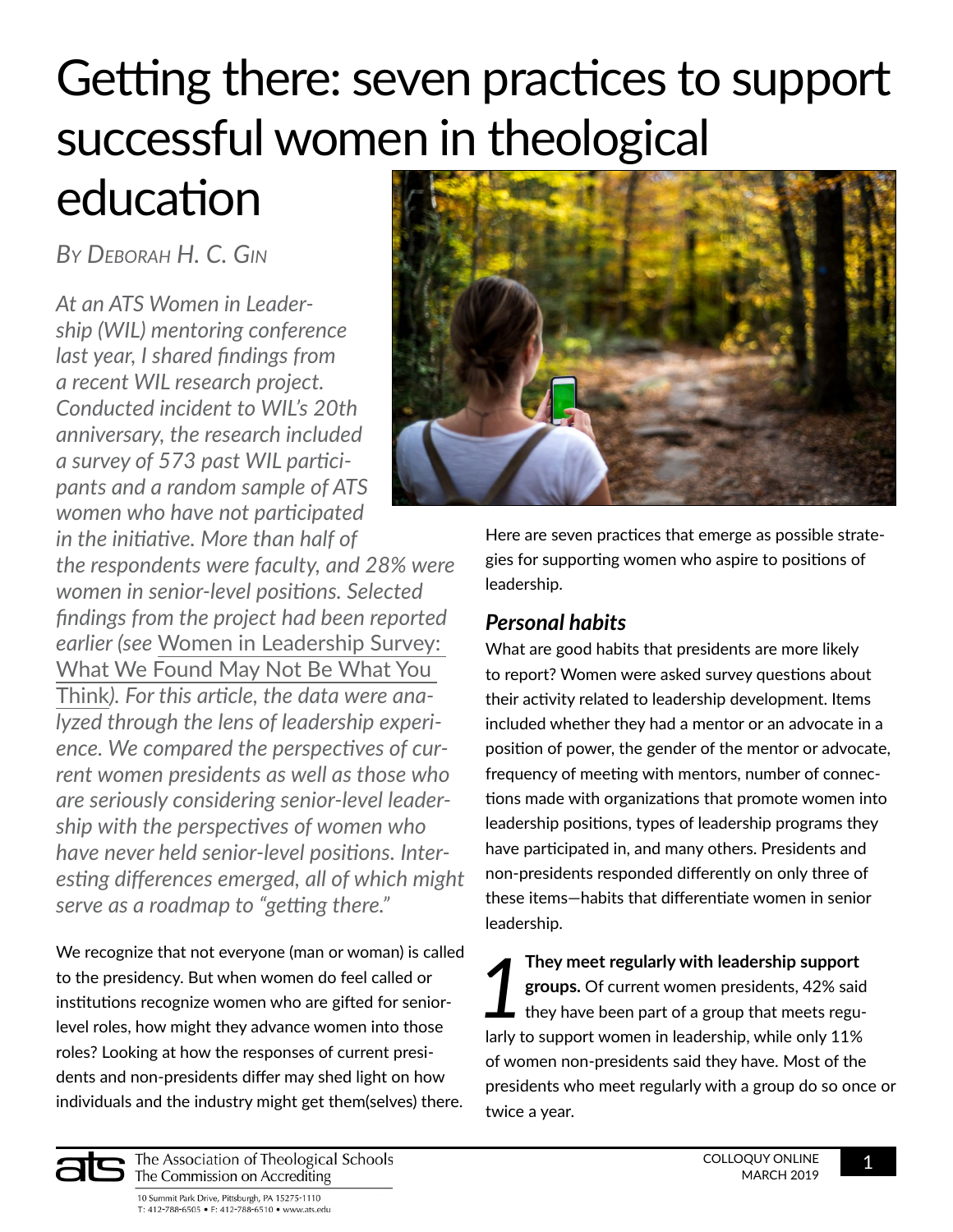*2* **They attend leadership development programs.**  Three-quarters (75%) of current women presidents said they pursued leadership education beyond the ATS WIL program, while only one-third (36%) of women non-presidents said they did. Some of this difference may be related to an increase in participation in leadership development once they became president, but the difference is significant.

*3* **They engage in personal study on leadership.**  Among the presidents, 88% said they regularly (42% frequently) did their own personal study on leadership, whereas among those who have never held a senior-level role, 66% said they regularly (23% frequently) did so. (See Figure 1.)

aware of how to promote women toward those positions. If getting more women into upper-level leadership is a goal, schools need to play a role as well.

*4* **Women in positions of influence or power need to advocate for other women.** About half of both presidents and non-presidents reported that other women in positions of influence or power had strongly advocated for their leadership. But a look at the broader pool of women who aspired to move to higher levels of leadership at their current organizations revealed that those who already had senior-level experience were more likely (77%) to report having had a woman advocate than those who had never held a senior-level position (50%).

Providing women advocates is a solution, but it does

Of course, it is difficult to tease out the habits of presidents before and after moving into the role—and causation can't be inferred—but among all the possible practices to consider, these particular habits may be worth forming now, if



present larger challenges. Having a woman of influence to advocate for your leadership assumes that there are enough women of influence available. One possible reason why presidents

you have not already developed them and are considering senior-level leadership.

### *Enterprise-level shifts*

Changes in personal habits are important for developing leadership qualities—skills, networks, knowledge,

etc. However, "getting there" is not just about individuals changing their habits. Most schools—including

 *. . . these particular habits may be worth forming now, if you have not already developed them and are considering senior-level leadership.*

(mainline 41, evangelical 15, Roman Catholic 9). It may be that, among those who were considering higher-level leader-

those whose confessional constraints would limit leading in the top administrative role—have room for women leaders to advance in leadership. But not all schools are

ship, those with senior-level leadership experience had greater and more effective access to this limited pool of women advocates.

did not report greater levels of advocacy than non-presidents is simply the scarcity of women in influential positions who might act as advocates. Among the 278 ATS member schools, there are currently 35 women CEOs (mainline schools 26, Roman Catholic schools 4, evangelical schools 4, Jewish school 1) and 65 women CAOs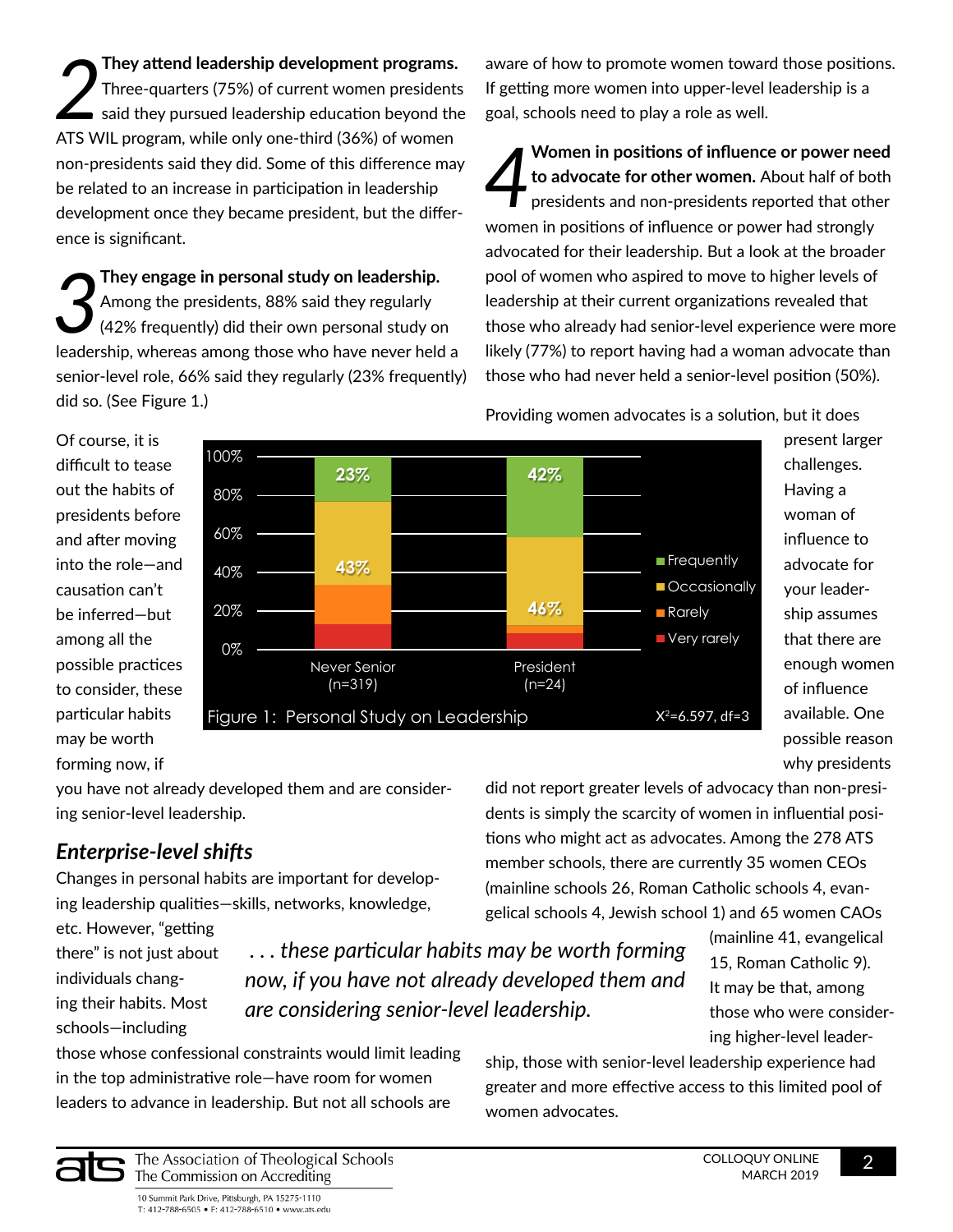An example of what women advocates can do comes from a focus group of women presidents in the larger research project. One president at an evangelical school shared about intentional efforts she and the school made in partnering with denominational groups to fill the leadership pipeline with women. The efforts yielded good fruit in just a few years.

*5* **Women need to be given ample opportunity to lead.** About 90% of the presidents (60% strongly) agreed that they had had ample opportunities to lead, while approximately 65% of non-presidents (just over 20% strongly) agreed they had had such opportunities. (See Figure 2.)

can lead, then when do women get the opportunity to prove themselves?

*6* **Everyone needs to understand how sexism operates.** A survey item asked respondents to indicate, from a list of obstacles, the top factors preventing women from advancing in theological education. The list of fourteen options included obstacles ranging from prioritizing a partner's professional advancement and work-life balance to a lack of critical mass of women in organizations and a lack of women role models, to a lack of confidence or starting late professionally. Participants responded similarly to all of them except for one: lack of critical awareness of how sexism operates. Half of



the women who have advanced to senior positions recognized this lack of awareness as one of the top obstacles, along with the impenetrable "Boy's Club" of upperlevel leadership. Among those who have never held a senior role, the two top obstacles were the "Boy's Club" and work-life balance. Both groups perceive the impenetrable boy's club

It is perhaps not revelatory that presidents would indicate they have had ample opportunity to lead, but what about the rest? Having opportunities to lead means you have opportunities to practice learned skills; it also means others see you in action, which can lead to additional leadership roles. In addition, gender studies literature suggests a "prove it again" bias in leadership, where men's leadership opportunities are premised on their potential, but women must demonstrate their leadership ability through achievements, again and again. $1$  If opportunities for women's leadership is predicated on proof that you

1 "Prove it again" bias, addressed by legal scholar Joan C. Williams, in *What Works for Women at Work* (New York: New York University Press, 2014).

as an obstacle, and it may be that presidents believe that understanding how sexism operates is what can break through this barrier.

Obstacles preventing promotion or professional advancement, including sexism, can be addressed in a number of ways. Shelley Correll, professor of sociology at Stanford University, suggests several, including the following:

- Educate employees about how stereotypes work, such as in decision-making.
- Establish clear criteria for evaluation and decisions, including for promotion to leadership.



The Association of Theological Schools The Commission on Accrediting